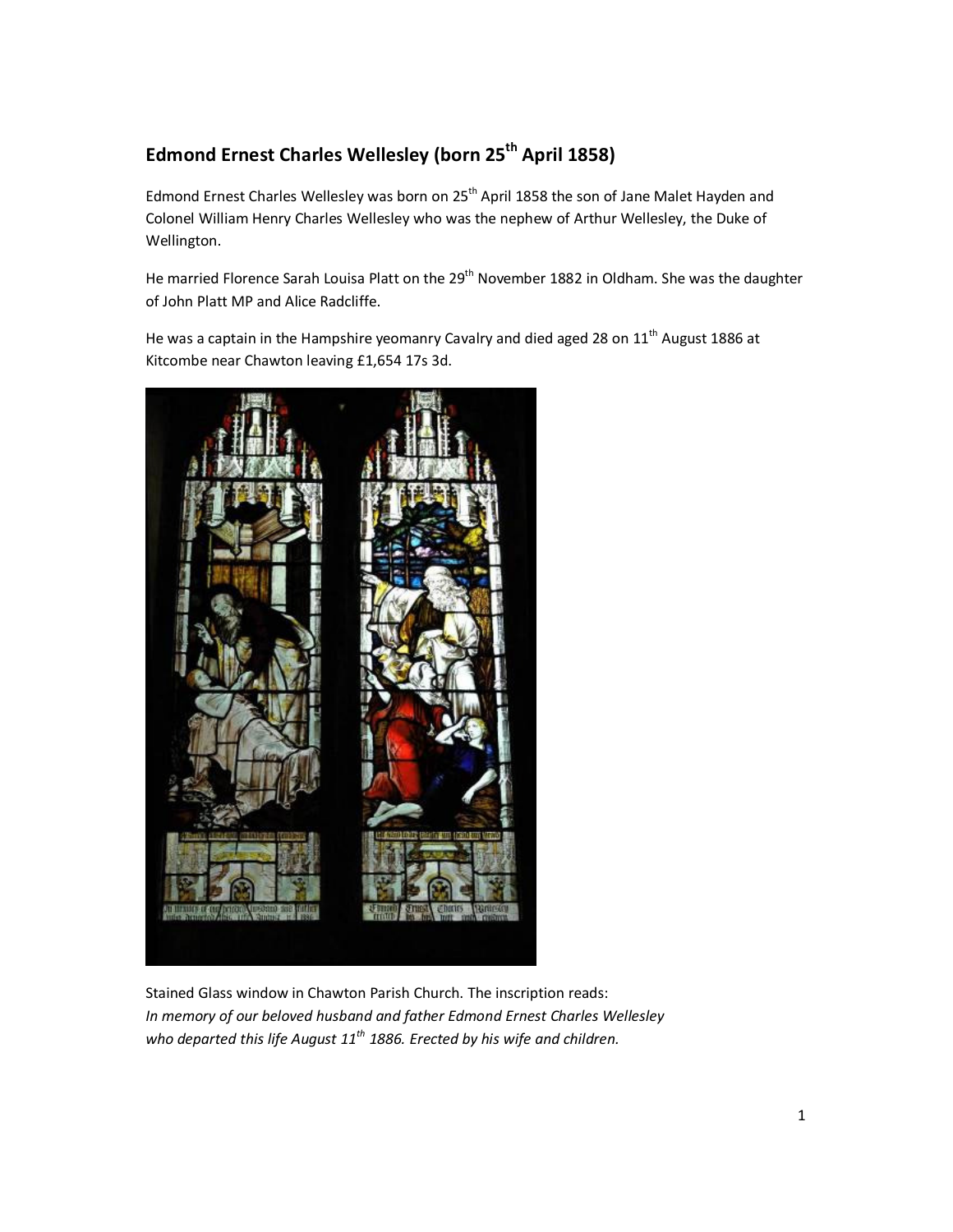They had three children:

- 1. Muriel Alice Wellesley born on 11 Sep 1883
- 2.  $2^{nd}$  Lt. Gerald Valentine Wellesley born on  $25^{th}$  May 1885
- 3. Captain Edmond Ernest Charles Wellesley born on 9<sup>th</sup> July 1886

His widow Florence married the Reverend Arthur John Burr on 28<sup>th</sup> January 1890.

They had the following children:

- 1. Florence Madeline Burr b: 2 NOV 1890
- 2. Georgiana Phillis Burr b: 27 NOV 1891
- 3. Evelyn Noel Burr b: 22 DEC 1892
- 4. Doris Eileen Burr b: 24 JUN 1895 in Uphill, Axbridge, Somerset, England
- 5. Vera Winifred Burr b: 16 FEB 1897
- 6. Enid Ursula Burr b: 11 MAR 1900



### Vicarage Tea Party

Turn of the century 1899 tea time group photograph including the whole family of Rev Arthur and Florence Burr (nee Platt and widow of E Wellesley) in the Rectory garden at Uphill, Somerset. St Nicholas church is behind the trees.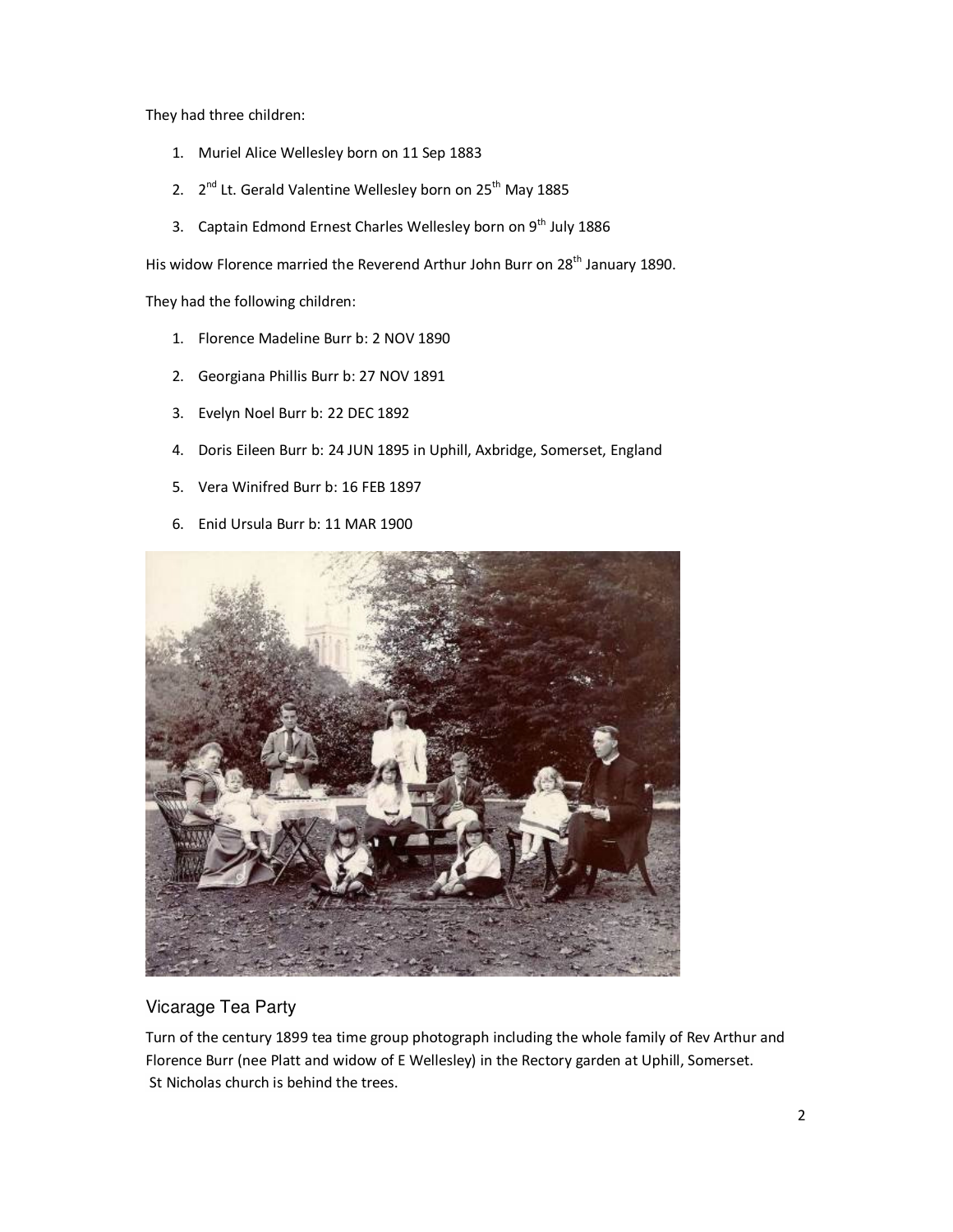

*Grave of Edmond Wellesley & Florence Burr at Chawton church* 

In Loving Memory of Edmond Ernest Charles Wellesley Born April 25th 1858 Died Aug 11th 1886 He is not dead but sleepeth

Also of his widow Florence Sarah Louise Burr Born March 11th 1860 Died Feb 7th 1937

In 1890 she married the Rev Arthur John Burr M.A. All are one in thee for all are thine.



*Jane Austen's house. She lived at Chawton for the last eight years of her life where she wrote many of her books.*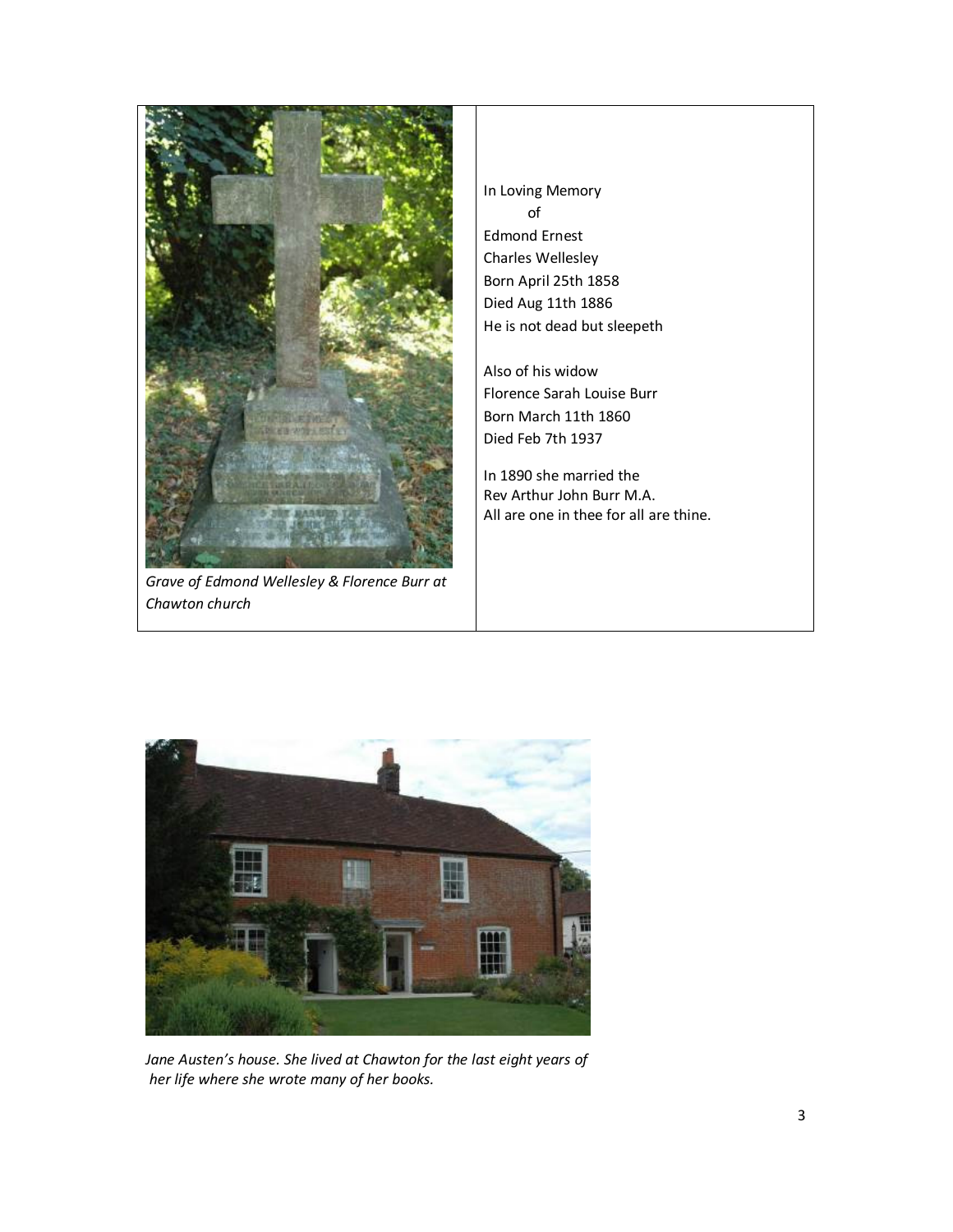

# **Captain Edmond Ernest Charles Wellesley (born 9th July 1886)**

He was 5ft 9 ¾, girth 38 inches, and weight 142 lbs and his trade was as a Planter (in Ceylon). He had previously been in the Ceylon Rifles (Vol) which he resigned from in 1911 and was now living at Bramley Grange near Guildford. He first enlisted in the Royal Fusiliers as a Private in the First World War aged 28 on the 22nd December 1914. He was then in the Royal West Kent from 18/1/1915 to 31/12/1915. He then received a commission as a Captain in the  $9<sup>th</sup>$  Battalion, Norfolk Regiment on the 5<sup>th</sup> December 1915.

He married Gwendoline Samuels of Eden Field, Llanfairfechan, on the 6<sup>th</sup> April 1916 at All Saints, Margaret Street, Marylebone. The witnesses were her father John Samuels (Major in the Royal Garrison Artillery who won the Victoria Cross according to Burke's peerage) and his mother Florence Burr. The clergyman was his step-father Arthur J Burr. He returned to the Front on the 13<sup>th</sup> April and the same month was killed by a shell at 9.30pm on the Canal bank near Ypres on the 30<sup>th</sup> April 1916. He is buried in the middle of La Brique cemetery No. 2, near St Jean, 1½ miles North East of Ypres. Grave Ref: I. N. 22.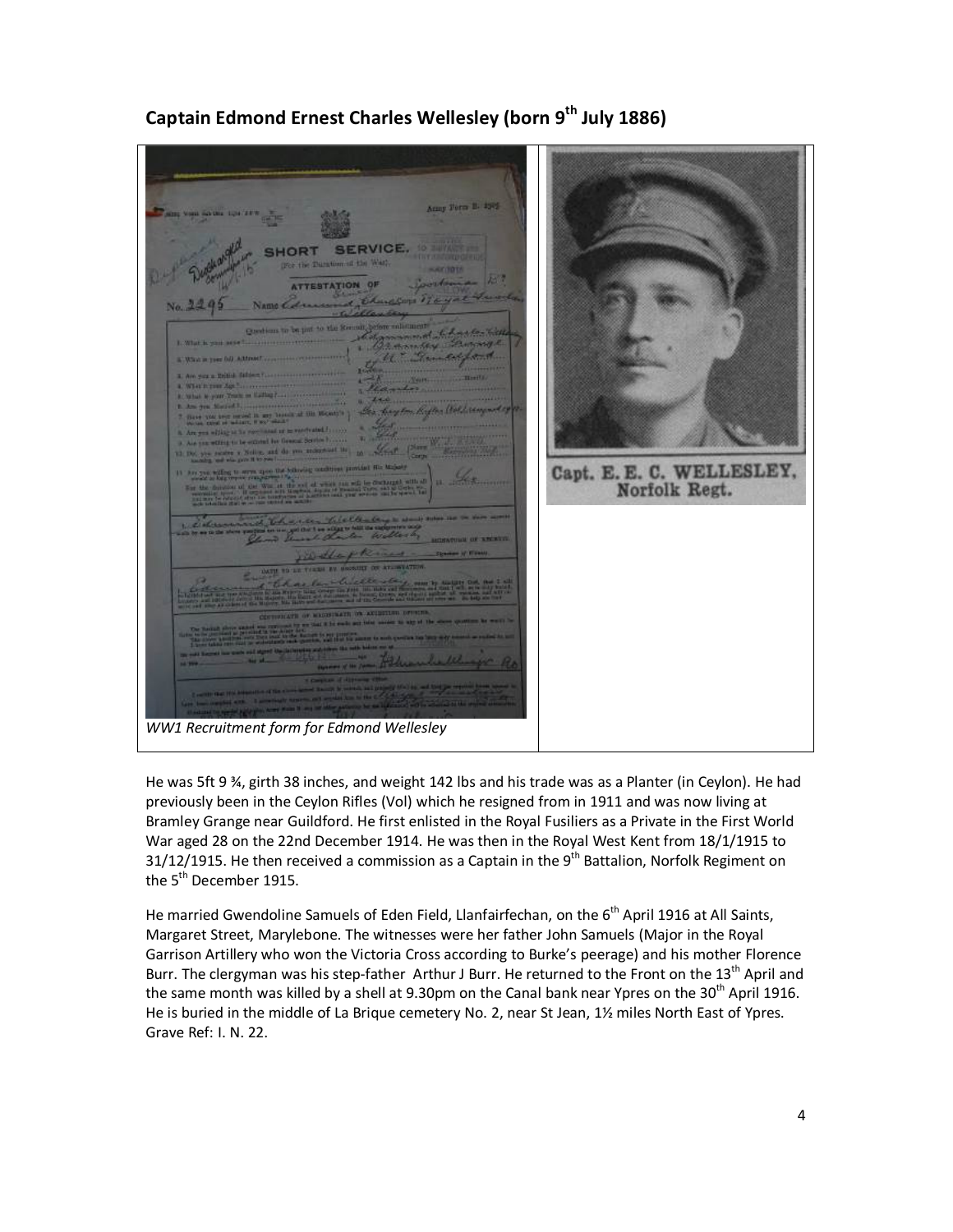He made a Will on 20<sup>th</sup> April 1916 leaving all his effects to his wife except for one brown suit for his brother Gerald Wellesley. His personal effects were: 1 ladies kid glove and contents, 1 wrist watch, 1 small wrist watch, 2 photographs, 1 card case and 1 wool doll.



*Gravestone at La Brique Cemetery, near Ypres.*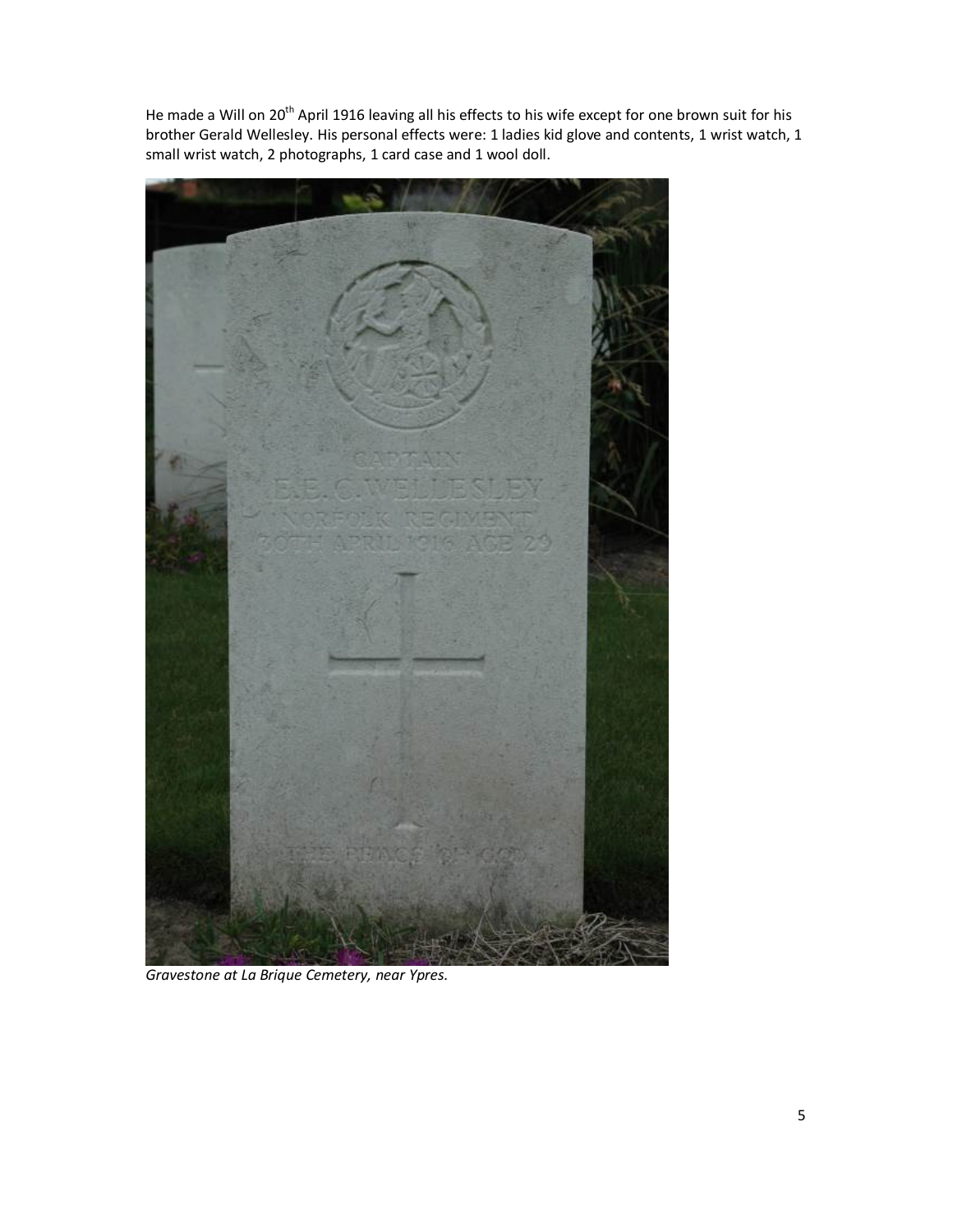

*Memorial at Christ Church, Llanfairfechan. Photo courtesy of Peter Jones.*  At the bottom of the memorial is engraved: "THIS TABLET IS ERECTED BY HIS SORROWING WIDOW".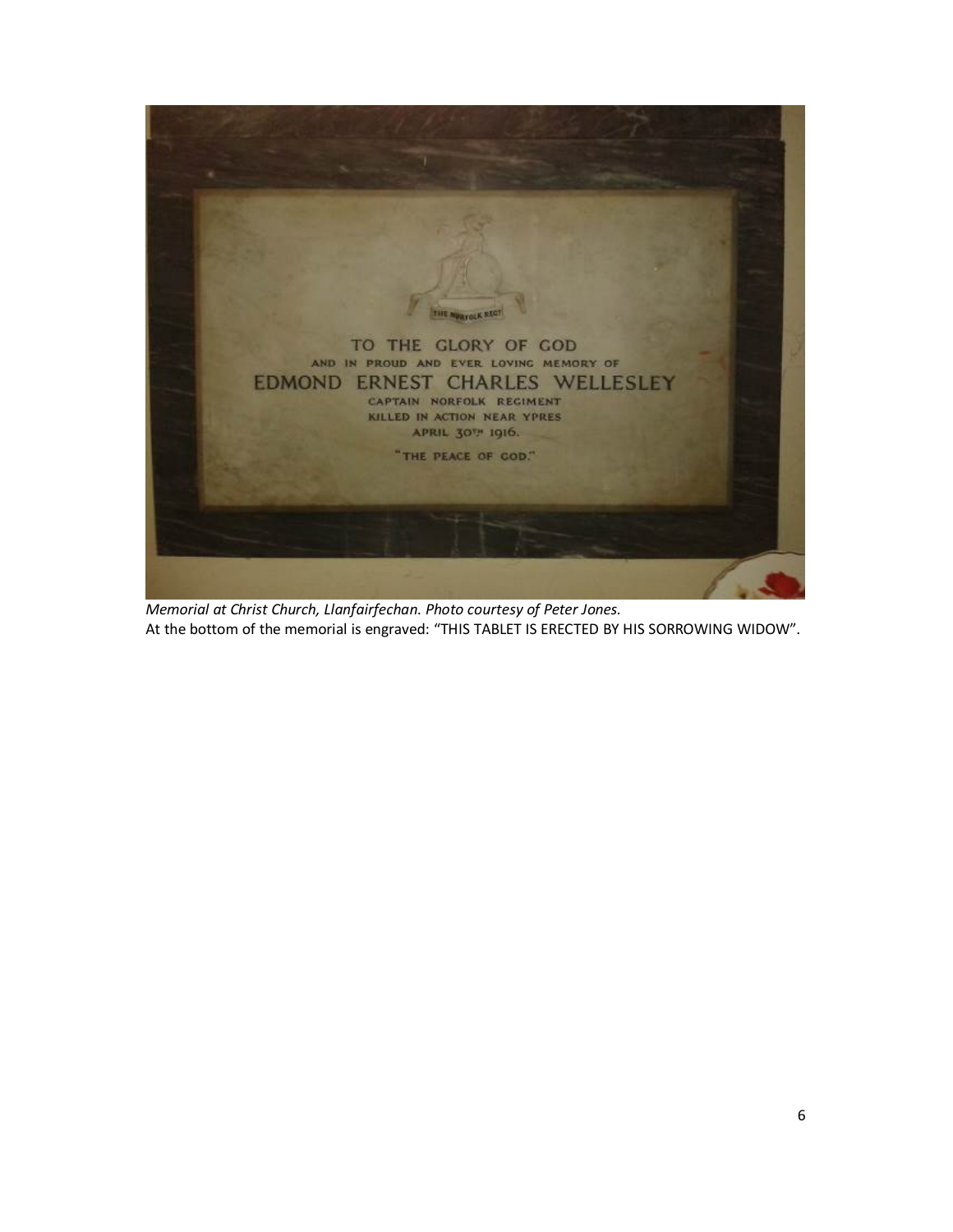

*9 th Norfolk Regiment War Diary, WO 95/1623.* Entry reads: 30/4/16 Fine and Warm. Usual shelling: Capt Wellesley killed by shell 9.30pm.

| $A^{\circ}$<br>5/7/16<br>Pontia                                                                                                                                               | POST OFFICE<br>Inland Official                                                  | <b>TELEGRAPHS</b><br>Telegrams suly.) | No. of Telegram 0 0 P                  |
|-------------------------------------------------------------------------------------------------------------------------------------------------------------------------------|---------------------------------------------------------------------------------|---------------------------------------|----------------------------------------|
| Office of Origin and Service Instructions.                                                                                                                                    | <b>Weeds</b>                                                                    | Deal.<br>the survive of the           | I metity that this Talagram is sont on |
| O. H. M. S.                                                                                                                                                                   | AT.<br><b>Dr</b>                                                                | <b>ABI</b><br><b>Seventhere</b>       |                                        |
| here<br>TO                                                                                                                                                                    | Attention is salied to the Regulations printed at the back horsed.<br>Wellerley | Hartan<br><b>Dutons</b>               | Daind Stamp                            |
|                                                                                                                                                                               | the day for the                                                                 | the charge                            |                                        |
| <b>SECRETARY, WAR OFFICE!</b><br><b>FROM</b><br>The Name and Address of the Sender, 12 NOT TO BE TELEGRATHED, should be sedime in the space precided at the Deck of the Form. |                                                                                 |                                       |                                        |

War Office Telegram 5/5/16 to Mrs Wellesley, Eden Field, Llanfairfechan. Entry reads:

Deeply regret to inform you Capt E E C Wellesley 9th Norfolk Regt was killed in action 30/4/16. Lord Kitchener expresses his sympathy.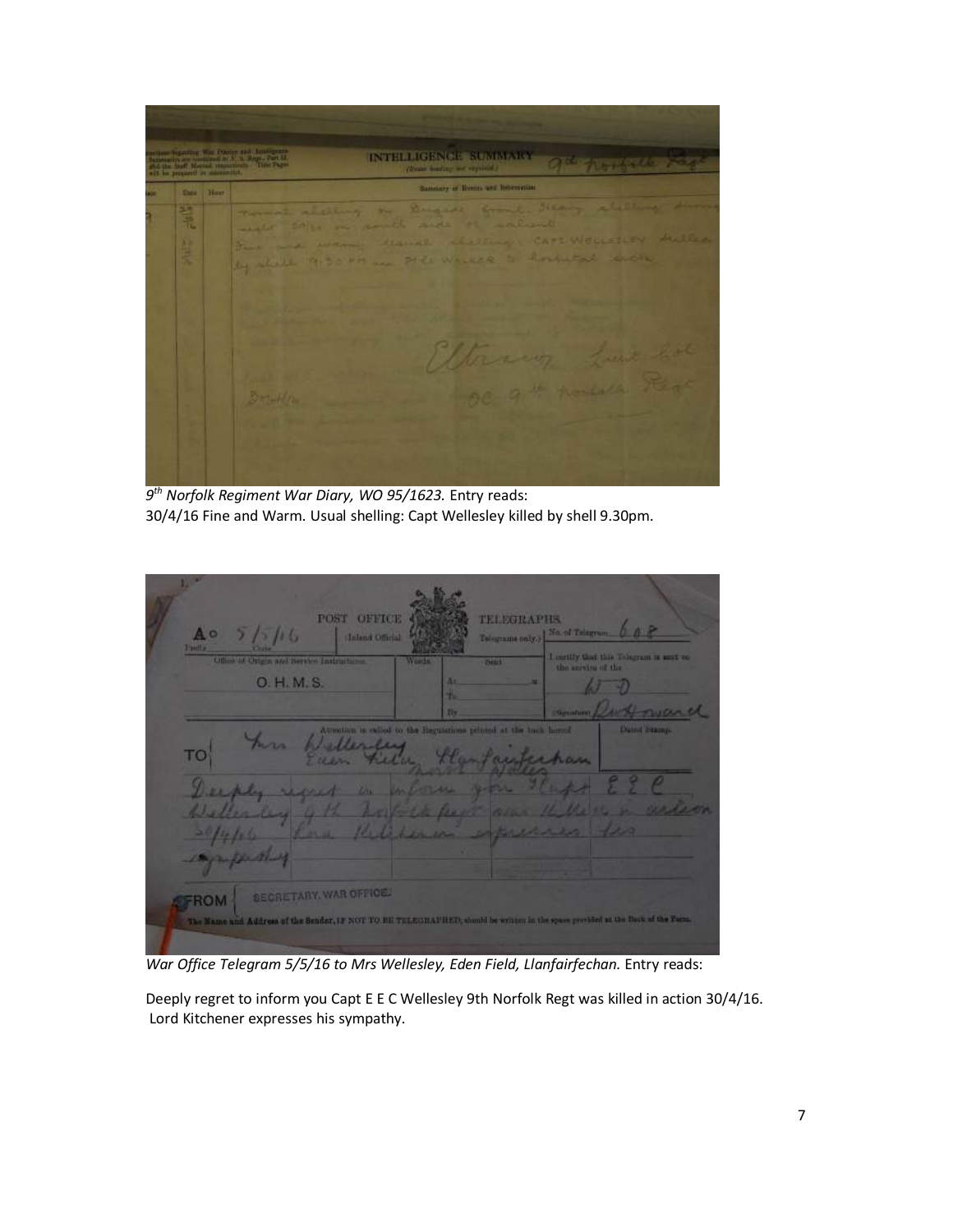France. NOR.FOLK WELLESLEY, Capt.E.H.C. ST-YORES.  $9 - B$ E.April 30th.1916. oft 8, darkish moustache, very popular and very much<br>missed by the men in B.Company. On April 30th the battalion were at<br>Labreake, a village in Ypres district. At dusk the Capt. was<br>utanding at the rear of the bay of a tre Informant: R.C.Firman, 12774.<br>Mo. 8 Stationary-Hospital.<br>DOULOGHE. Sept.5th.1916. **Exp.** 

*Description of how he was killed*

M told - as the was not Pilled in an Engagement Edrufield Expect you will have elear ales the dise of foile how by Rind Enoug  $D$ 200 bet we have , dr dame will  $1150$ your's truly twester  $11111$ Juru Willister  $Ca$  $\alpha$  $10 - 6$  $\sim$   $\sigma$ april  $A$ ttis 20 the CISELP War orring,

*Letter from his widow, Gwen, to the War Office* 

His widow, Gwen, received a gratuity of £250 and a pension of £100 a year.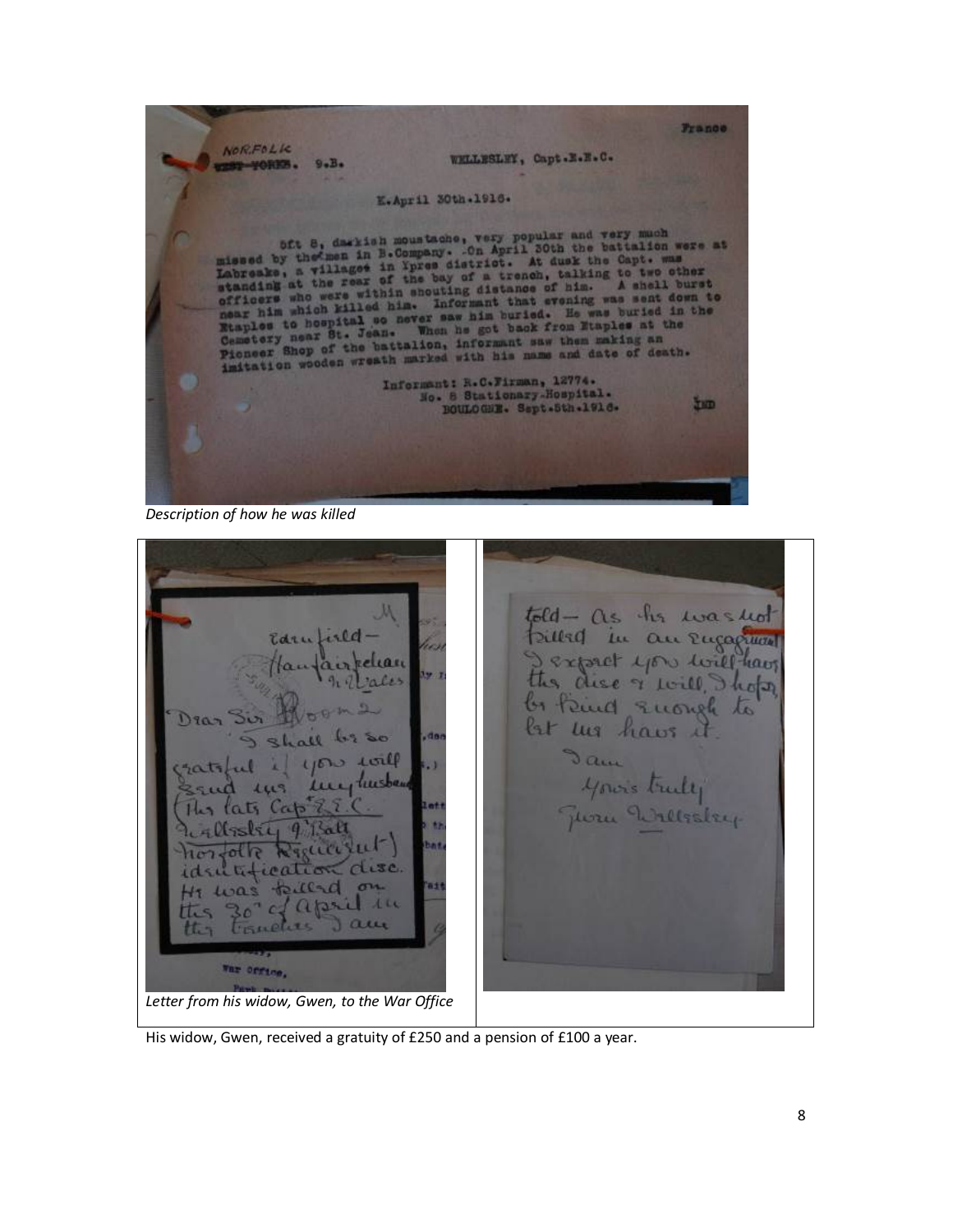# **Gerald Valentine Wellesley (born 25th May 1885)**

Gerald Wellesley joined the 15<sup>th</sup> Bn Royal Fusiliers in November 1914 but was admitted to hospital on 23/2/1915 with rheumatism with his right ankle and left wrist swollen and painful. He resigned due to ill health on 21/4/1915.

His address was Sutton Green near Guildford.

He re-enlisted in the 1<sup>st</sup> Reserve Bn Suffolk regiment and arrived at Alexandria on 20/10/16 but was admitted to hospital on 29/10/16 with gonorrhoea and invalided back to England on 7/3/17.

 $For  $\frac{1}{100}$$ ANDICATE FOR APPOINTMENT TO A THRESPARITY COMMISSION VALUE AND VALUE PERSONS OF THE WALL **START** archem 7 Gillsdag **MENT** IE PE usa  $R_{\rm{eff}}$ y<sub>es</sub> Wenter I. Wallache *Recruitment letter and form of GV Wellesley*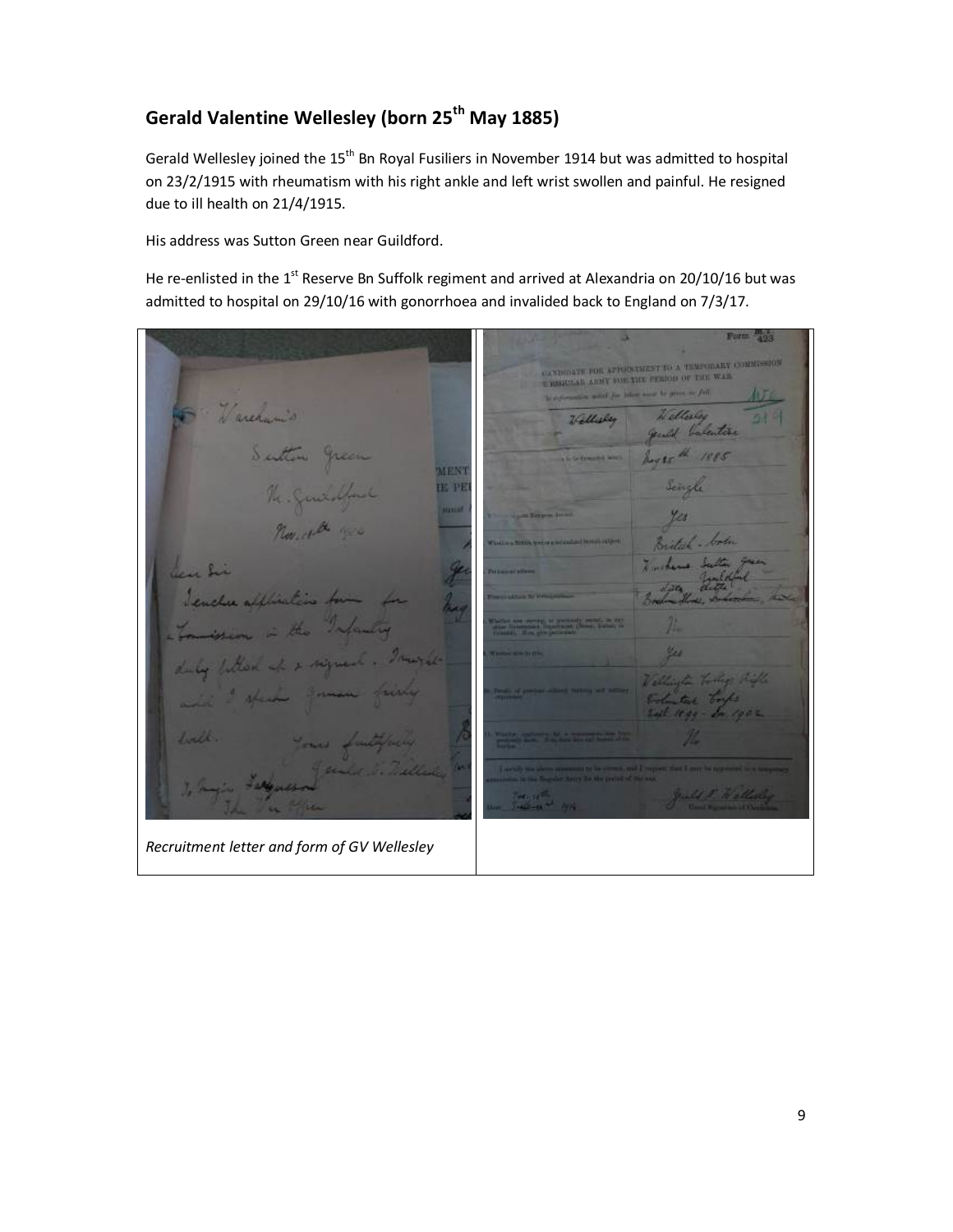Th. Joseph V. Wellash **Contract** 

*Resignation letter of GV Wellesley*

**Casualty For** mar 2 fical Willesley Wullmart (p) Extended [ **Bayer New York Committee Read of the American Property**  $2000$ fot for the grove Black Service A. March  $29 - 16$  $1/22$  $29 - 16 - 18 + 52$ Adnoth + (20 30 10 de R 16563 *Cane* 30-10-16 Nanich Labe Adamsted Howell Hothand Hope Admitted Hennder mont to England &  $4-3-15$  - the from ban Dess 10 maries of England 4-200 Le R 2014 大阪地区 Kape Clean A

*Casualty form of GV Wellesley*

He married Christine Adelina Jelley on 12 June 1918 and they had the following children:

Edmund Gerald Valerian Wellesley b: 23 Sep 1919

 Phillip Vernon Charles Wellesley b: 10 Mar 1921 who mar Marguerite Victoria Clark on 03/9/1952 Eileen Ivalene Christine Wellesley b: 7 Jun 1922

Florence Geraldine Joan Wellesley b: 5 Mar 1924 who mar Capt John Gabriel Combe on 21/9/1946.